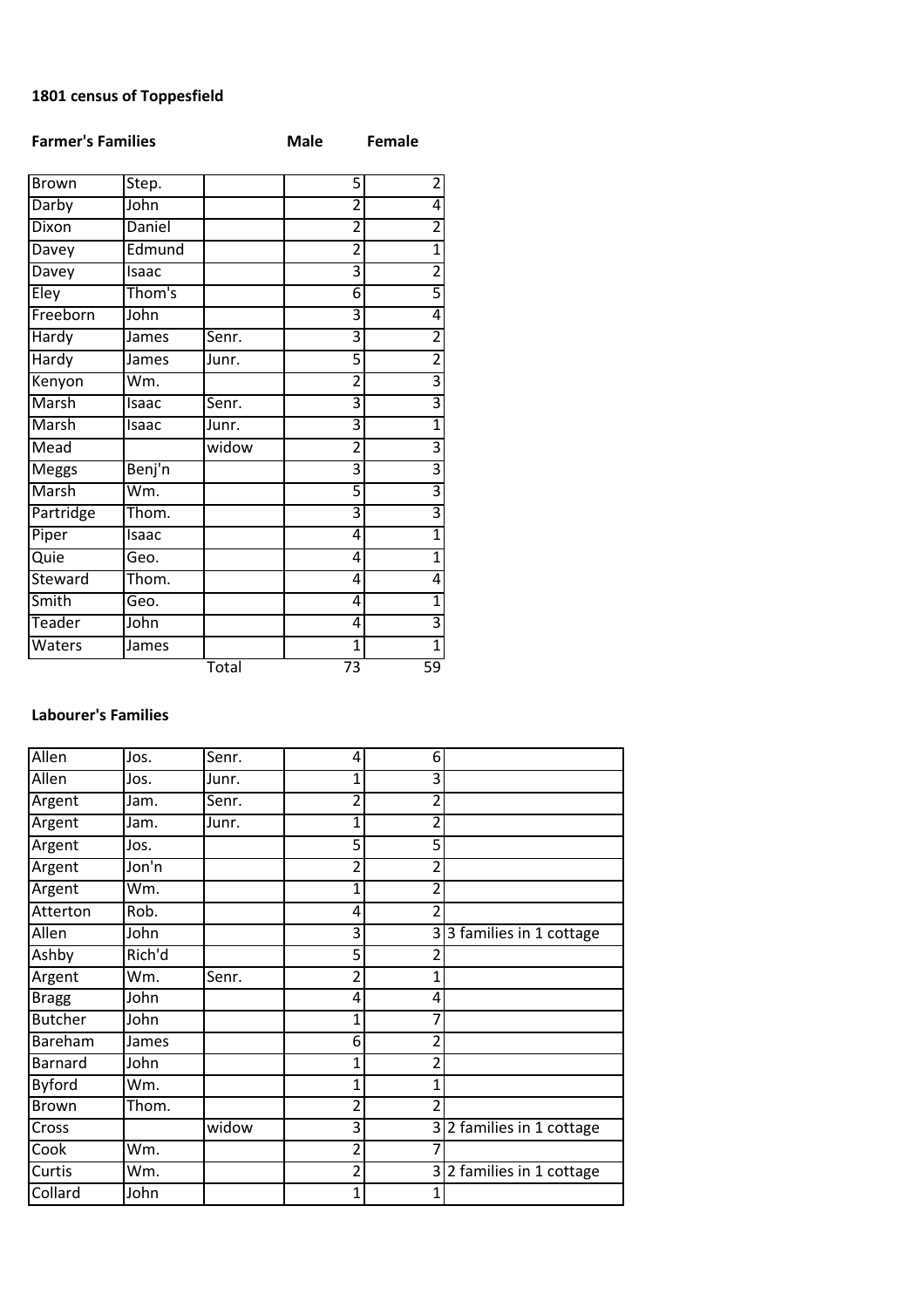| Darking           | Wm.                |       | 5                | $\overline{\mathbf{c}}$      |                           |
|-------------------|--------------------|-------|------------------|------------------------------|---------------------------|
| Danes             |                    | widow | 3                | 2                            |                           |
| Danes             | Peter              |       | $\overline{2}$   | $\overline{2}$               |                           |
| Danes             | James              |       | 7                | 1                            |                           |
| Danes             | Wm.                | Junr. | 3                | 1                            |                           |
| Davidson          | John               |       | 4                | 4                            |                           |
| Darking           | John               |       | $\overline{2}$   | 1                            |                           |
| Danes             | Wm.                | Senr. | 3                | $\overline{2}$               |                           |
| Dowsett           |                    | widow | 0                | $\overline{2}$               |                           |
| Drew              | Jno.               |       | $\overline{2}$   | 1                            |                           |
| Eaves             | Joseph             |       | 3                | 3                            |                           |
| Elsden            | Joseph             |       | $\mathbf 1$      | $\overline{3}$               |                           |
| Finch             | Rich'd             |       | $\overline{2}$   | 5                            |                           |
| Faircloth         | Daniel             |       | $\overline{2}$   | 4                            |                           |
| Golding           |                    | widow | $\overline{0}$   | 1                            |                           |
| Hardy             | John               |       | 3                | 0                            |                           |
| Halls             | James              |       | $\overline{c}$   | 1                            |                           |
| Hardy             | John               |       | 5                |                              | 5 P.S.? (Pool St ?)       |
| Hurry             | John               |       | 1                | $\overline{2}$               |                           |
| Harrington        | Joseph             |       | $\overline{2}$   | 4                            |                           |
| Kemp              | John               |       | $\overline{c}$   | 4                            |                           |
| Layzel            | John               |       | $\overline{2}$   | 4                            |                           |
| Lawrence          | John               |       | 4                | 3                            |                           |
| Lewsey            | John               |       | $\overline{c}$   | $\overline{2}$               |                           |
| Levett            | Nat'l              |       | $\overline{2}$   |                              | 2 2 families in 1 cottage |
| Lanham            | Wm.                |       | 1                | 1                            |                           |
| Letch             | Francis            |       | 3                |                              | 94 families in 1 cottage  |
| Mayhew            |                    |       |                  | 1                            |                           |
|                   |                    |       |                  |                              |                           |
|                   | Joseph             |       | $\overline{2}$   |                              |                           |
| Midson            | Sam <sup>'</sup> l |       | 1                | 3                            |                           |
| Midson            | Thos.              |       | 5                | $\overline{2}$               |                           |
| Martin            | Geo.               |       | $\overline{2}$   | 5                            |                           |
| Midson            | Wm.                |       | 1                | 3                            |                           |
| Midson            | Rob.               | Senr. | 1                | $\overline{\mathbf{c}}$      |                           |
| Maynard           | John               |       | $\overline{2}$   | 3                            |                           |
| Midson            | Rob.               | Junr. | 6                | $\overline{2}$               |                           |
| Pannell           | Wm.                |       | 3                | 3                            |                           |
| <b>Purkis</b>     | James              |       | $\overline{2}$   | $\overline{5}$               |                           |
| Ruggles           | John               |       | $\overline{1}$   | $\overline{3}$               |                           |
| Reed              | James              |       | 4                | 7                            | 2 families in 1 cottage   |
| Ruggles           | James              | Senr. | 4                | $\overline{5}$               |                           |
| Radley            | Wm.                |       | 5                | 3                            |                           |
| Ruggles           | James              | Junr. | $\mathbf{1}$     | $\overline{2}$               |                           |
| Right             | Geo.               |       | 4                | $\overline{2}$               |                           |
| Richardson        | Step'n             |       | 3                | $\overline{2}$               |                           |
| Right             | Wm.                | Senr. | $\overline{2}$   | $\overline{\mathbf{3}}$      | 2 families in 1 cottage   |
| Right             | Wm.                | Junr. | $\overline{2}$   | 4                            |                           |
| Steward           | Joseph             |       | 4                | $\overline{2}$               |                           |
| Tarbourn          |                    |       | 3                | $\overline{2}$               |                           |
| Wybrow<br>Wright? | Thos.?             |       | $\mathbf 1$<br>3 | $\overline{\mathbf{3}}$<br>4 |                           |